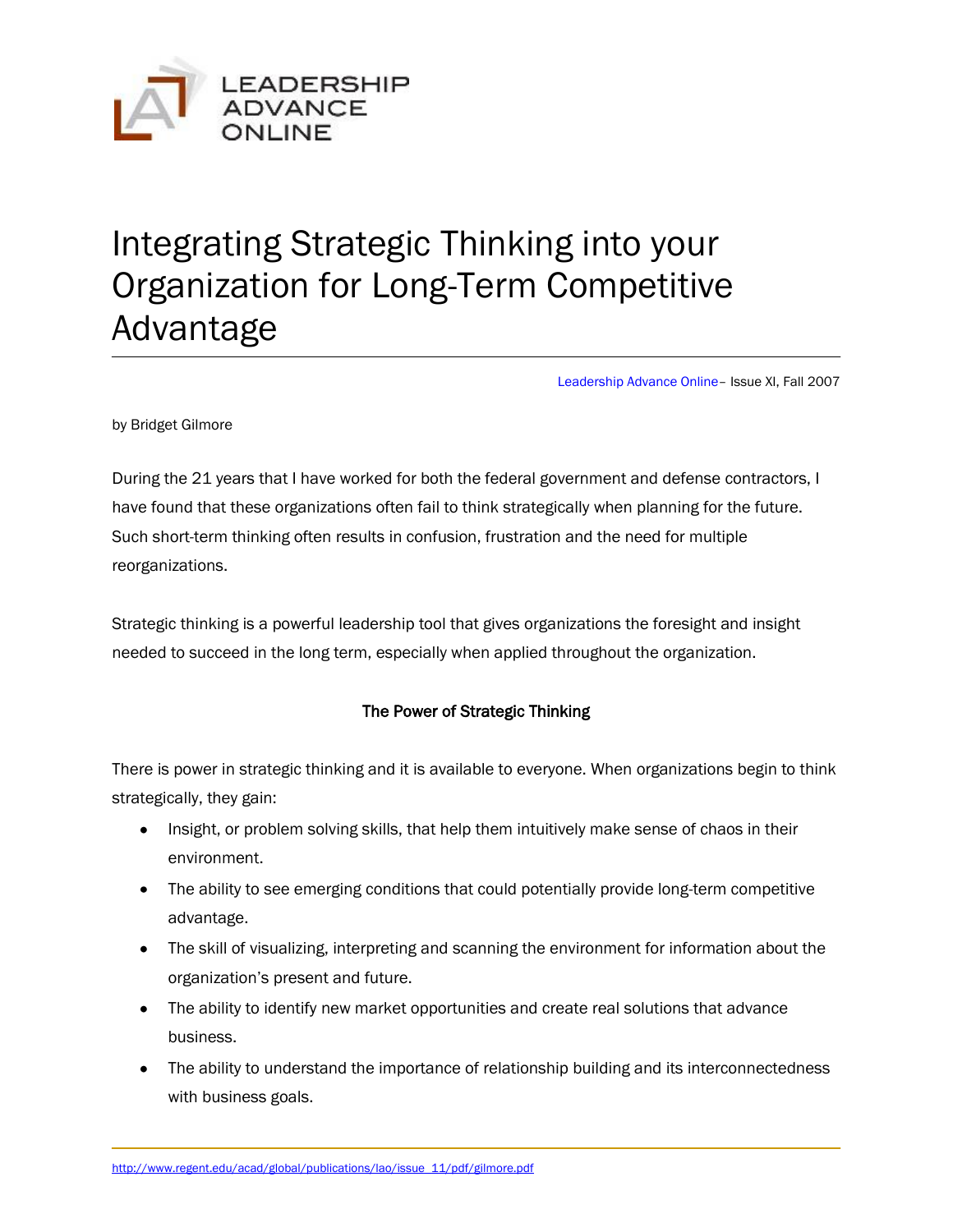#### Insight and Foresight

In their article, *Managing strategic planning paradigms in China*, Liu and Roos (2006) explain what happened in 2005 when the Chinese government became the third largest trading nation in the world. Foreign investors who wanted to trade in the Chinese market had to give up partial ownership of their companies. They also had to give up the right to offer insight or foresight about the future of their companies. Many companies agreed to do this because they realized that they did not know their new environment and needed to depend on others to build the necessary relationships to achieve success in China. Now that these investors are familiar with the Chinese markets and culture, they are causing what Andrew Grove calls "a strategic inflection point" or a fundamentally big change in their business environment (Bathgate, Omar, Nwankwo & Zhang, 2006). Having regained their freedom, it will be those companies who exercise their strategic thinking muscles that will succeed in the long run.

### Everyone can be a Strategic Thinker

Many organizations do not involve all levels of employees in strategic thinking. They believe that regular employees are not capable of strategic thinking and that only executives can visualize, interpret and scan the environment for information about the organization's present and future. How wrong they are!

In November 2006, IBM announced that they would invest \$100 million over the next two years to pursue ten new businesses generated by an online brainstorming session called InnovationJam ("IBM invests," 2006). More than 150,000 people from 104 countries, including IBM employees, family members, universities, business partners and clients participated in InnovationJam. When they concluded their InnovationJam sessions, they posted more than 46,000 ideas. IBM made everyone's ideas important. Chairman and Chief Executive Officer Samuel J. Palmisano proudly stated that, "collaborative innovation models require you to trust the creativity and intelligence of your employees, your clients and other members of your innovation network . . . We opened up our labs to the world. Here are our crown jewels, have a look at them" ("IBM invests," 2006).

Samuel Palmisano ingeniously killed two birds with one stone as it relates to strategic thinking. He maximized two out of seven of the strategic thinking principles defined by Sanders (1998) in her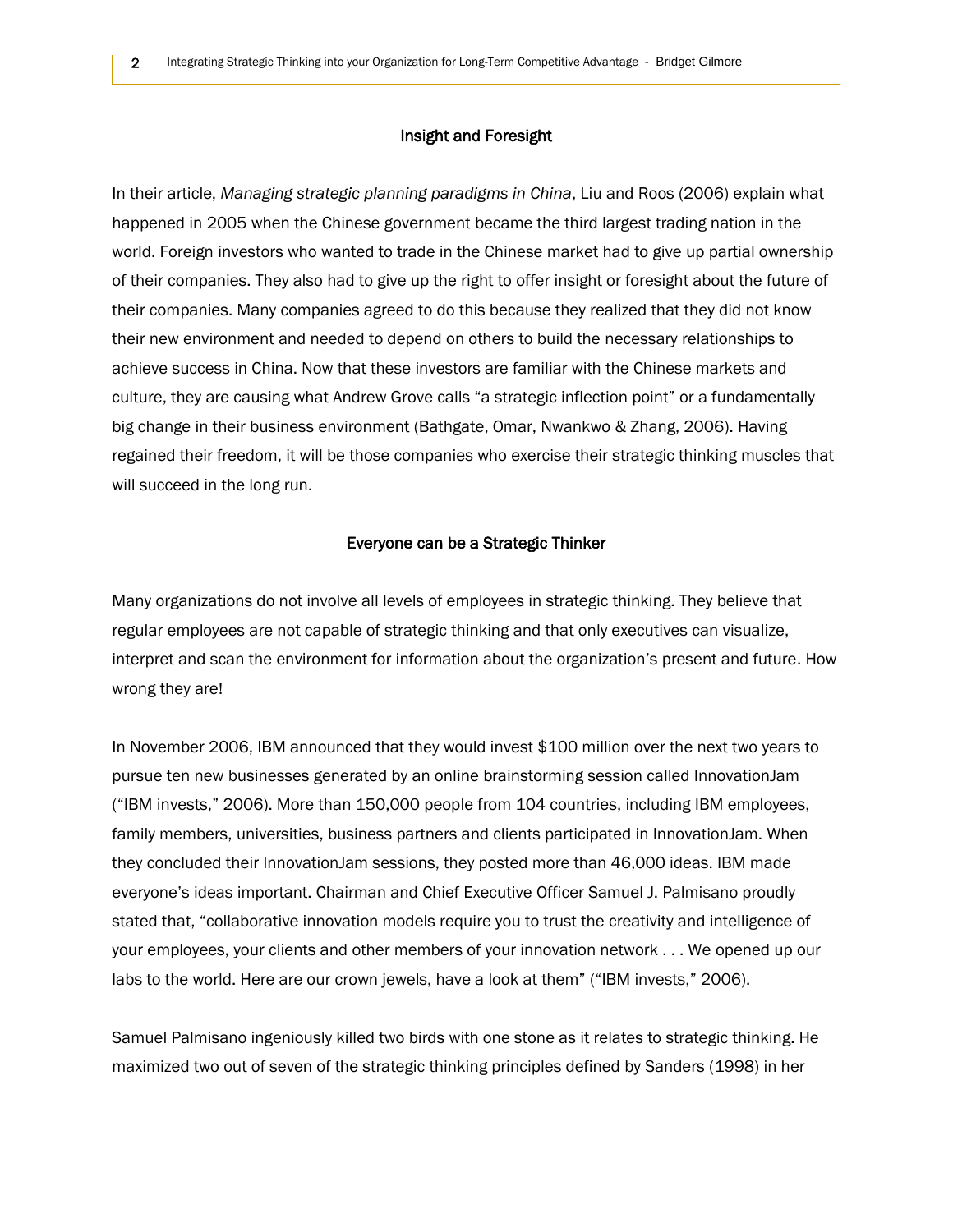book *Strategic Thinking and the New Science;* and his InnovationJam sessions helped find new opportunities and creatively addressed relationships and alliances.

Another reason why organizations don't employ strategic thinking is that company hiring processes are often flawed. People are hired because of who they know and the agenda they are bringing to the table. This means that valuable strategic thinking skills such as insight and foresight are overlooked and replaced with nepotism and government control. Chairman of Next Media, Jimmy Lai said, "Nepotism and cronyism must give way to transparency and free competition" (Lai, 2001). He suggests that in place of nepotism, we embrace strategic thinking, so that transparency and free competition can lead.

### Finding New Opportunities

What does your organization stand to gain from teaching everyone to become a strategic thinker?

Samuel J. Palmisano engaged 150,000 people in visual thinking, and as a result, IBM was able to identify new market opportunities, pursue ten new businesses and create real solutions that advance businesses, communities and society in meaningful ways.

Another example of insight came from the mind of William Coleman. Coleman, a 58 year old billionaire and former co-founder of BEA Systems, has created a new company called Cassatt (Lyons, 2006). He came up with the simple concept of the "Cheap Revolution," which created a paradigm shift from corporate customers and techmakers to cheap chips and open-source software such as Linux. Tech costs were cut by 90%, threatening fat profit margins of incumbents like Microsoft, IBM, Oracle and others. Coleman described how: "This next wave is going to be bigger than BEA … We're about to see a huge tectonic shift, more dramatic than anything in the past" (Lyons, 2006). When asked why a billionaire needed another successful company, Coleman replied, "It's like an addiction and I can't stop myself." He gets a rush out of strategic thinking and he likes risks.

#### Neglecting to Think Strategically

Those who fail to embrace strategic thinking concepts often pay a heavy price. Webvan, a grocery "credit and delivery" business was founded in the late 1990s and went bankrupt in 2001. The mistake they made was not partnering with existing supermarket chains, wholesalers, networks of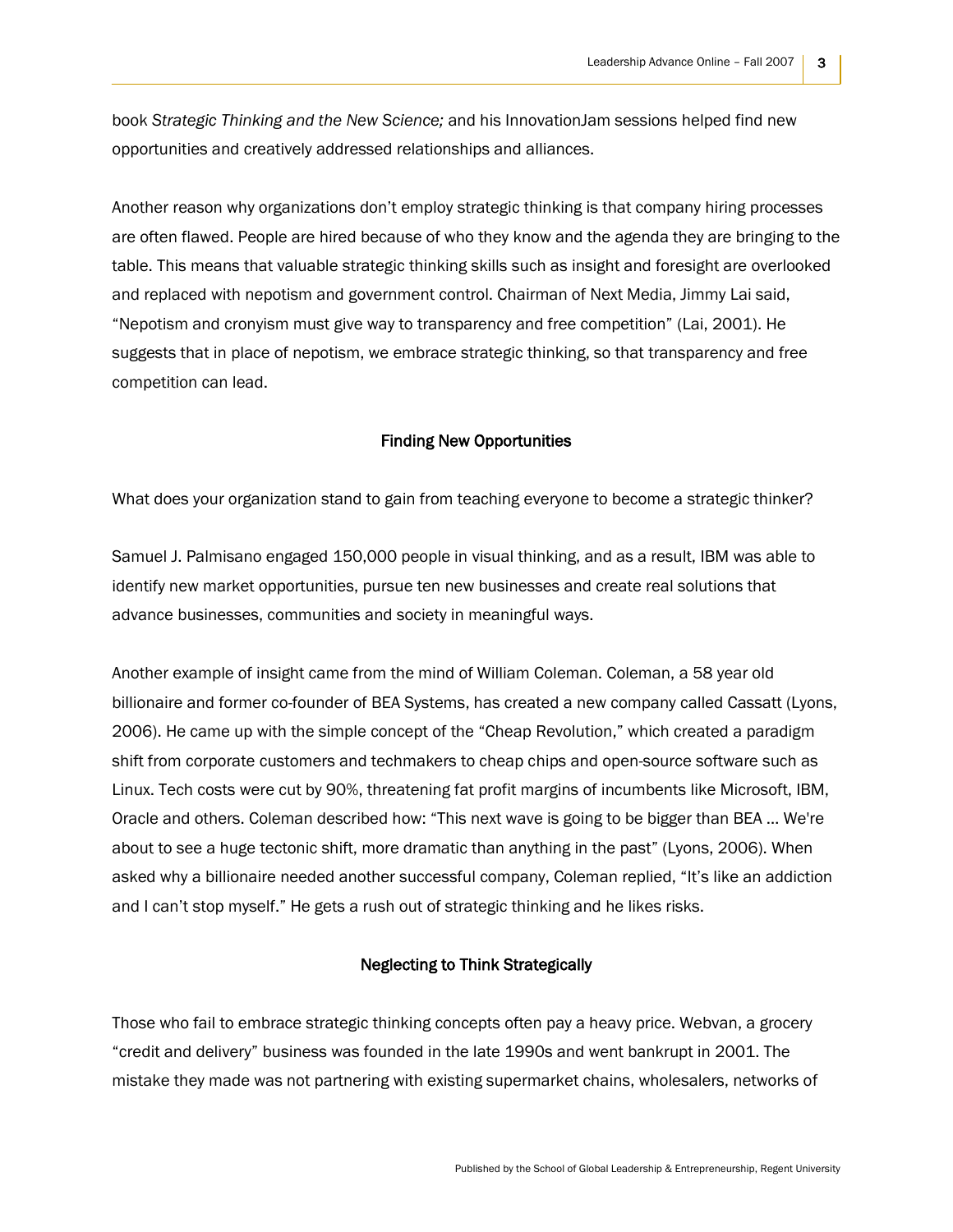smaller chains or independent grocers. The original investors encouraged Webvan to build its own infrastructure to deliver groceries instead of partnering (Lunce, Lunce, Kawai & Maniam, 2006). Building relationships and understanding their interconnections are elements of strategic thinking that many companies ignore. By creating and nurturing partnerships with existing supermarket chains, wholesalers or networks of smaller chains or independent grocers, Webvan could have gained its own preferred outcome with new, loyal and repeat customers, as well as larger profit margins.

Three things could have contributed to their demise. In the first place, the investors did not want to invest money in these kind of partnerships. Matthew 12:35 says: "A good man out of the good treasure of the heart bringeth forth good things, and an evil man out of the evil treasure bringeth forth evil things." Greed was the motivator and, it seems, a clear contributor to their demise. Secondly, the investors did not see the Webvan leadership as strategic thinkers and, therefore, did not trust them. Finally, the investors were not strategic leaders themselves, so they were not sensitive to the circumstances and challenges that existed in their environment. Webvan focused on itself instead of creating champions who shared the same enthusiasm about the perspective of creating new business.

#### How to Become Strategic Thinkers

How can your organization and employees learn to become strategic thinkers?

T. Irene Sanders describes a concept she developed called *FutureScape.* She has come up with a technique for creating "an artistic representation of all of the factors impacting or influencing the business, issue or question being considered" (1998, p. 112). This exercise encourages the process of insight and foresight. To illustrate how *FutureScape* works, Sanders applies it to new product development. Groups of professionals from diverse backgrounds and different priorities are able to identify "subtle changes, connections, product gaps, perking developments, and emerging customer needs that point immediately to new ideas and products" (1998, p. 131). At the same time, the group learns about the importance of interconnected relationships in order to accomplish a common goal.

Preferred futuring is another approach in Sander's book. In this approach, the group answers the question: "Who and what do we want to be?" This enables them to put together a preferable future.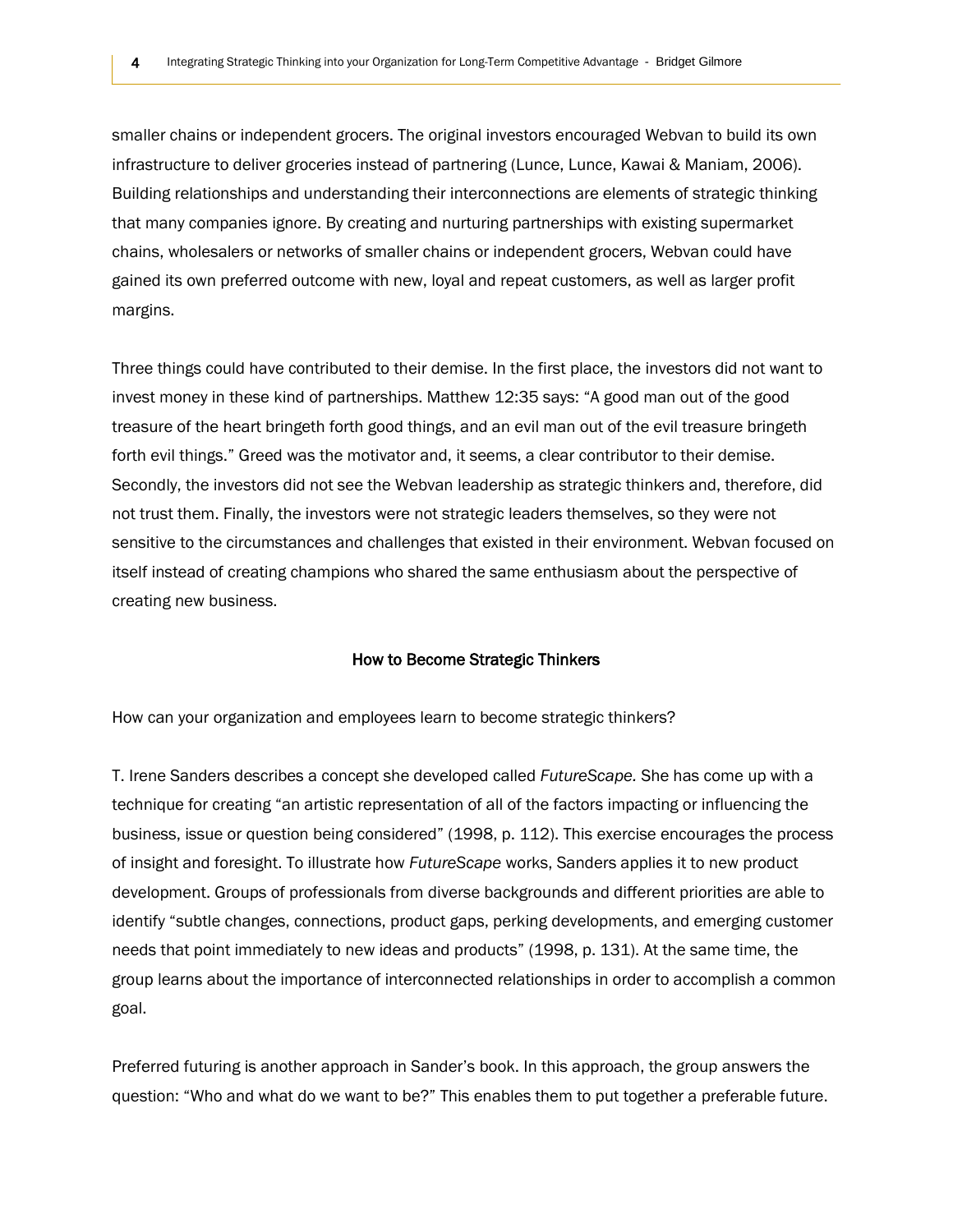Gaps between the present and the future will become apparent, enabling the group to design strategies to close the gaps.

Strategic mindsets describe a way of thinking about how to create and execute strategy. In their book, *Becoming a Strategic Leader*, Hughes and Beatty (2005) describe a useful framework for creating strategic mindsets. The framework describes five steps that occur in a cycle:

- Assess where we are: collect and make sense of the relevant information about our competitive environment.
- Understand who we are and where we want to go: vision, mission and core values.
- Learn how to get there: formulate the critical elements of strategy.
- Make the journey: act on the strategy by identifying and implementing tactics.
- Check our progress: continuous reassessments of effectiveness.

These ideas demonstrate that leaders who want to grow themselves, have a variety of tools at hand, which they can use to plan strategically for the future.

### **Conclusion**

Strategic thinking is a powerful tool. When used correctly, it has the potential to move your organization into the future in new and innovative ways, giving it long-term competitive advantage. If we can learn from IBM's Samuel J. Palmisano and make everyone in our organization a strategic thinker, we'll soon have our own success stories to tell!

#### About the Author

Bridget Gilmore is a doctoral student at Regent University's School of Global Leadership & Entrepreneurship. She has more than 21 years of technical experience in the computer industry in support of federal and commercial customers.

E-mail: [gilmoreiii@comcast.net](mailto:gilmoreiii@comcast.net)